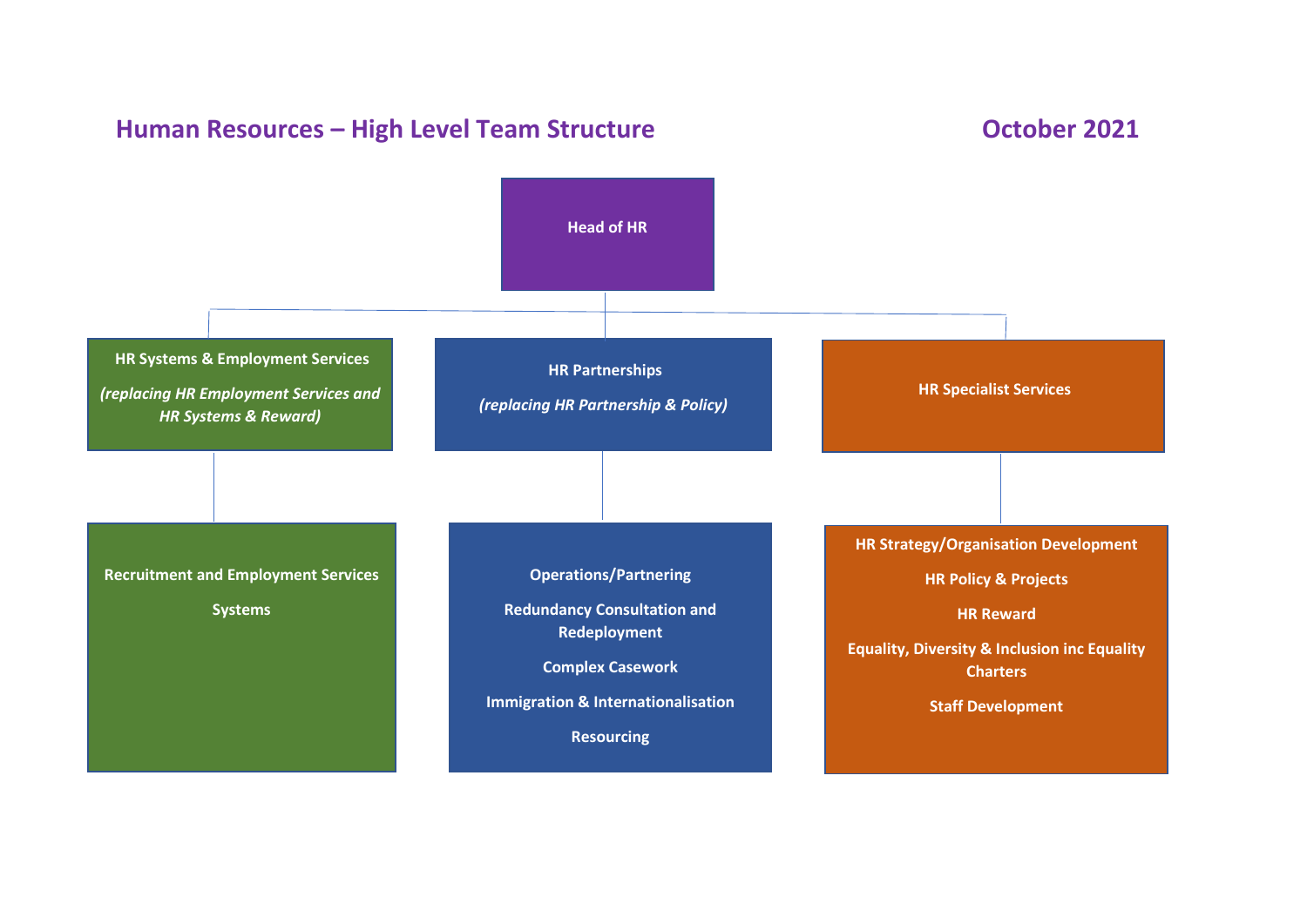## **HR Systems & Employment Services**

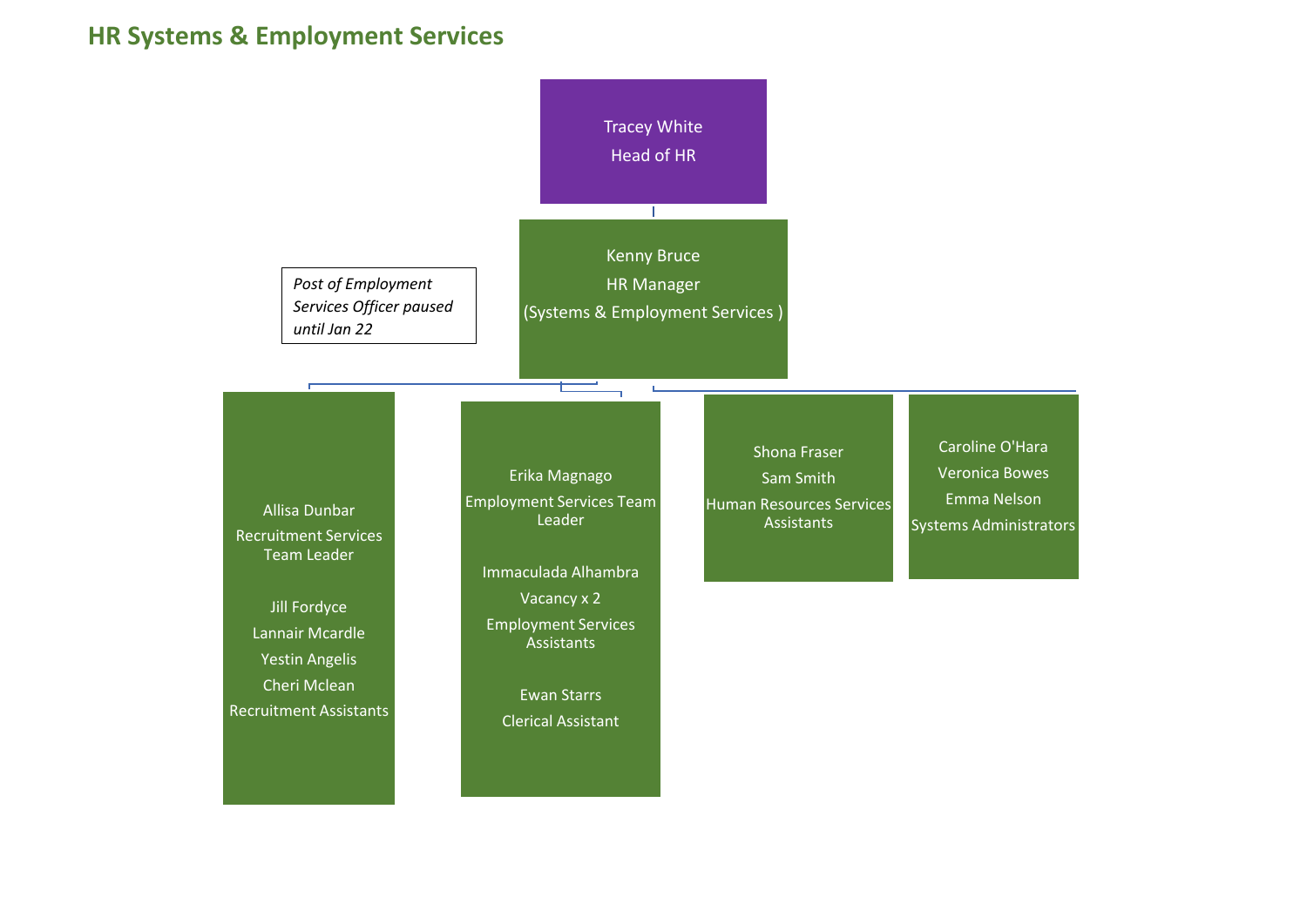## **HR Partnerships**